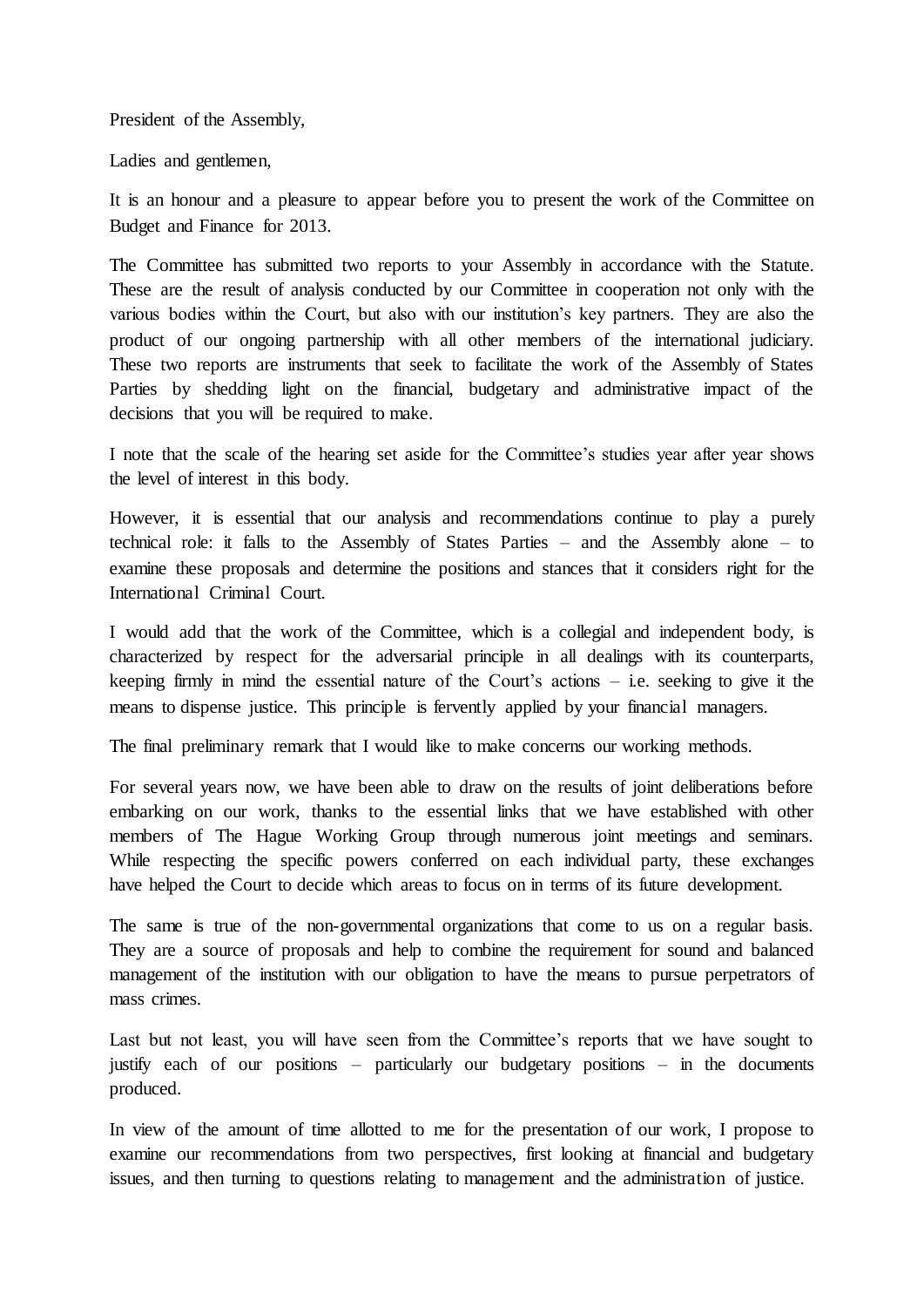## 00000<sub>0</sub>

The **budgetary and financial issues** are subjects that, despite being present every year, are always somewhat different. Consequently, they are not dry issues; they change depending on the decisions taken by the Assembly.

I will not talk about the issue of contributions and arrears, but I will stress that delays in the payment of funds inevitably place an unhelpful amount of pressure on our finances. Respect for the relevant deadlines is, in itself, a way of helping the Court and its Registrar with the day-to-day management of the institution.

In the same way, we are continuing to monitor the investment of the Court's liquid holdings in order to spread the banking risk across a number of establishments, while seeking to ensure that our reserves remain available to us.

As regards the Working Capital Fund, which has stood at  $\epsilon$ 7.4 million since 2008, Regulation 6.2 of the Financial Regulations and Rules provides that this is to be held in reserve to ensure that the Court has sufficient funds in the event of short-term liquidity problems. After examining financial data since 2011, your Committee has found that we did not need to establish this fund. The Court's resources are sufficient to meet all of its liquidity needs. The Court also needs to prioritize its commitments over time in order to smooth out its regular funds. It therefore makes sense to maintain the current level.

There are still problems surrounding the Contingency Fund. On 1 January 2013 this stood at €7.5 million, and under Assembly resolution ICC/ASP/11/Res.1 €500,000 was added to the fund. Seven requests were submitted by the end of August 2013, totalling  $\epsilon$ 7.21 million. However, on closer inspection, only  $E2.03$  million was used for expenditure by 17 September 2013 – 28.1%. As regards the new situation in 2013, only 14.6% of the funding requested  $(63.24 \text{ million})$  was used by that date.

Your Committee recommends several things in this regard:

- that the Court provide, at each session, a table breaking funds down by type of expenditure;
- that a report be systematically submitted to the Committee 60 days after the notification of funds, allowing the Committee to monitor the situation in a more appropriate manner;
- that access to the Contingency Fund be limited to unforeseeable scenarios that the regular budget is unable to cover;
- that requests by the Court be made strictly in accordance with the principles of budgetary discipline.

Indeed, it is essential that access to the Contingency Fund is not a means of circumventing the decisions of the Assembly and financing, outside of the regular budgetary procedure, work that the Assembly has already rejected.

Let us now turn to the issue of the budget for 2014.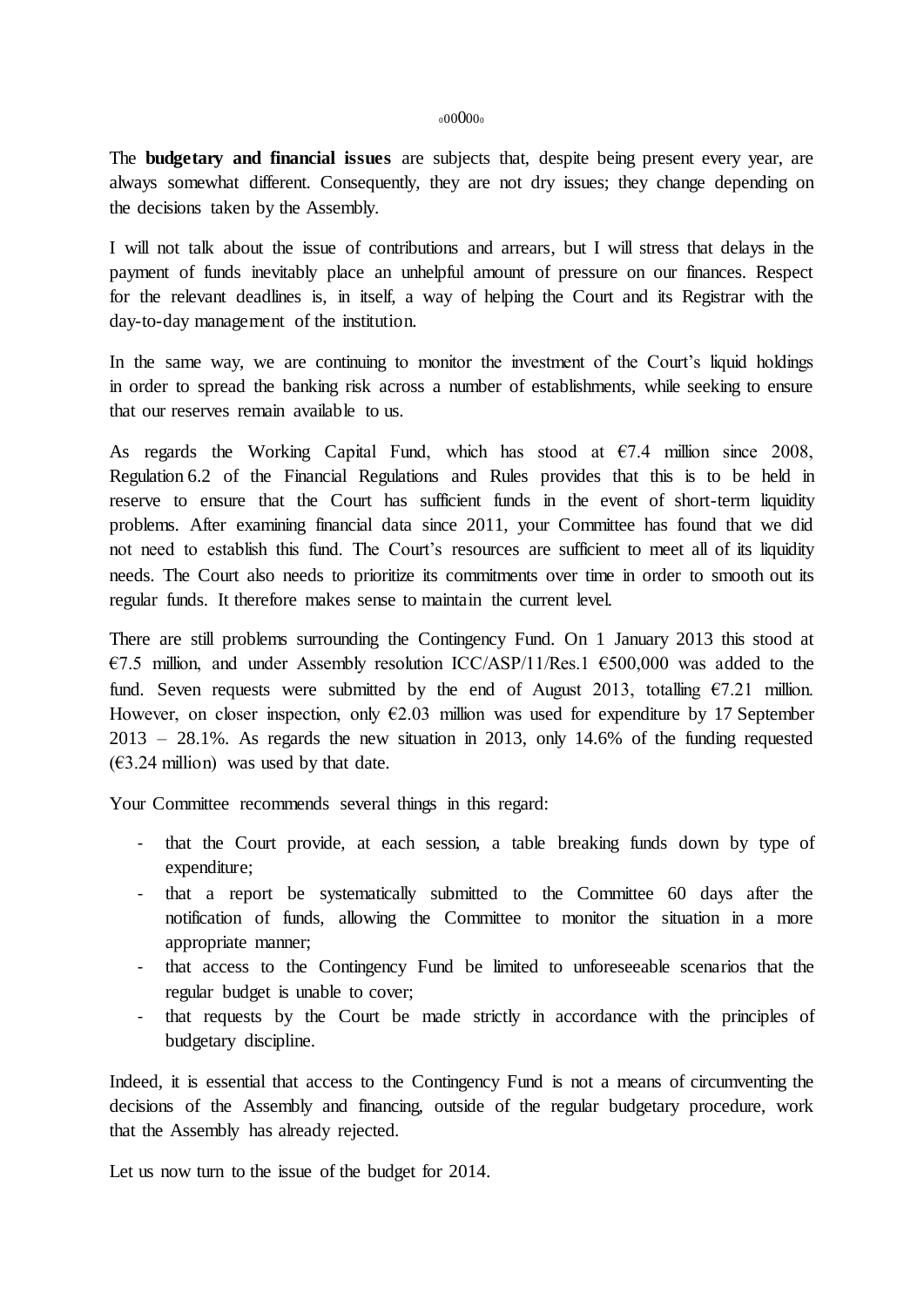I should like to make three preliminary observations in this regard.

First, the Committee has looked at the implementation of the budget in 2012 and the first half of 2013 in order to extract the necessary information. The total implementation rate in 2012 was 96.6% – i.e.  $\epsilon$ 105.14 million out of a regular budget of  $\epsilon$ 108.8 million. Taking into account requests for access to the Contingency Fund, consolidated figures show that real expenditure by the Court stood at  $\epsilon$ 107.5 million, resulting in a theoretical budget surplus of  $€1.30$  million relative to the funding approved by your Assembly for this period. From a technical perspective, spending on legal aid, costs relating to victims and witnesses, and the permanent premises was less than had been forecasted.

For the first half of 2013, the Committee observed a 3.4% increase in expenditure relative to the previous year, with the Court forecasting an annual implementation rate of around 98.4% at that time. Of course, that overall rate covers a variety of assumptions, as we stressed in the report, depending on whether you are looking at the judicial function, the Prosecutor, the Registry or the other budgets submitted to the Assembly. The consumption rate for regular funds is projected to stand at [97.3%] on 31 December 2013, and the rate foreseen for the Contingency Fund is [52%]. We have asked the Court to refine its budgetary assumptions by including workload indicators that are appropriate and aligned with the objectives of the departments concerned.

Second, the Committee has examined the budgetary process and the concept of zero-based budgeting. There are new data in this regard that the Assembly needs to be aware of.

The Court has produced a report on the financing of multi-year projects, notably on the basis of its real estate project. Although this is not the first project to necessitate multi-year financing, as the Committee, in cooperation with the Court, has launched reforms in relation to the International Public Sector Accounting Standards, we thought it necessary to return to this issue at the next session and lay down some rules to follow:

- Have clearly defined objectives and budgets for the full duration of projects.
- Clearly define the area in question and have an oversight mechanism that is suited to your needs.
- Have a project which justifies, in itself, a derogation from the budget annuality rule.
- Establish provisions concerning responsibility for both the achievement of objectives and expenditure incurred.
- Establish budgetary rules that allow funds that have not been spent in a given financial year to be carried forward, which will avoid the need to return the money to the States Parties.
- Make it possible to borrow funds in the event that it becomes necessary to carry out certain activities on the basis of a different timetable and savings can be made across other elements of the regular budget.

A mechanism of this kind would also require a separate budget submission so as to provide the members of the Assembly with a clear and transparent resourcing and staffing table.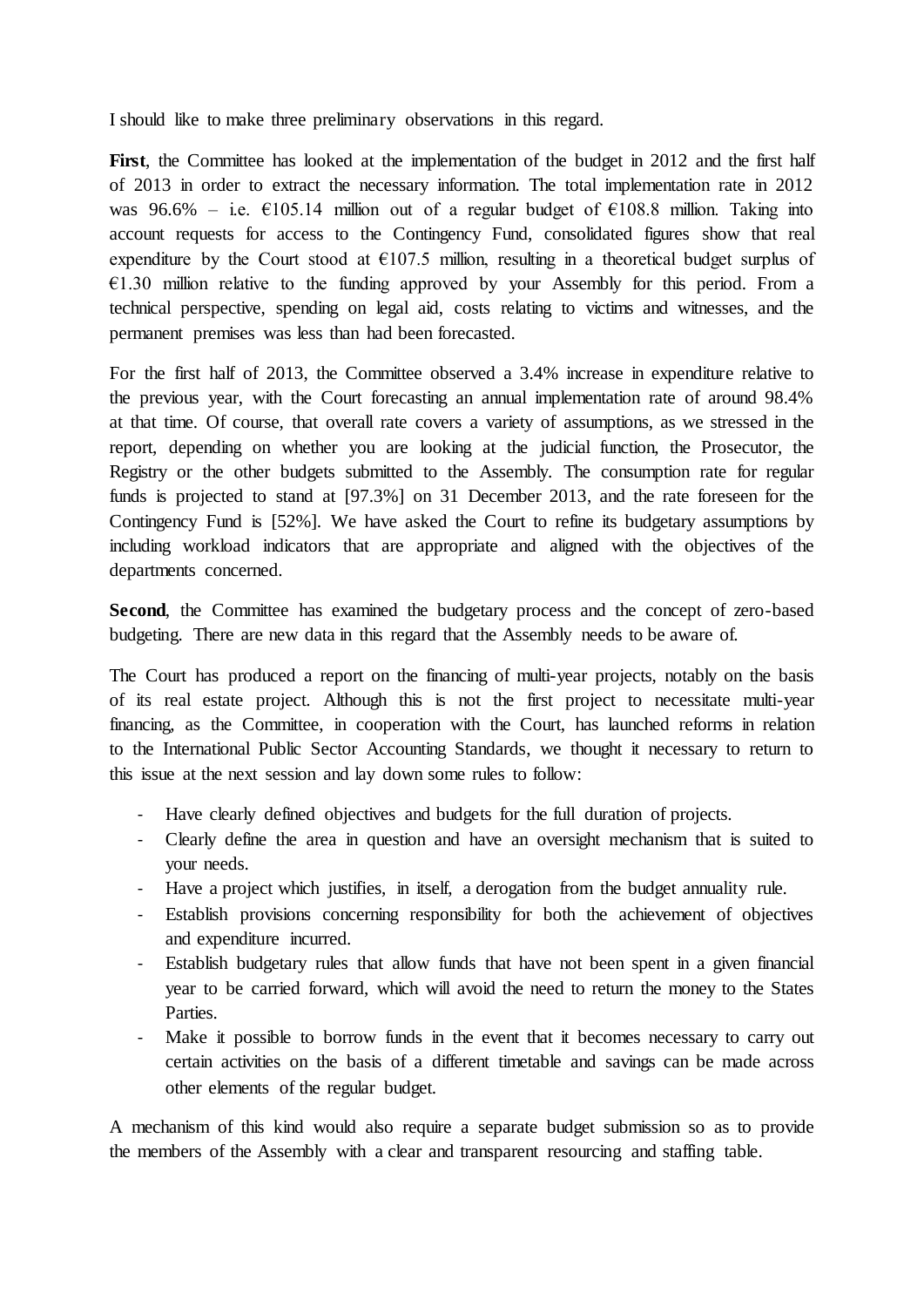The Committee has also studied the concept of zero-based budgeting. Looking at the current financial year, which has seen restructuring at the Court, we note the particular effort made by the current Registrar to limit requests to a zero base before contemplating any increases. We will see the impact of that later in this presentation. Already, though, I note that there has been some revision of the internal requests and justifications submitted to the Court prior to the formulation of the draft budget for the next financial year.

**Third**, the Committee has based its analysis on the workload assumptions for 2014.

To this end, the Committee has consulted the President of the Court, as well as the Prosecutor. The Court has submitted a draft budget totalling  $\epsilon$ 126.07 million for 2014 – an increase of  $\epsilon$ 10.95 million, or 9.5%, relative to the budget approved by the Assembly for 2013.

As can be seen from our report, this stems from a significant increase in judicial activity, from the number of situations, from the new strategy of the Office of the Prosecutor (as you will have seen from the document distributed on 11 October) and, consequently, from an increase in the administration of justice in the Registry. We also had to take account of important judicial decisions entailing changes to the normal course of events for certain trials, which involved very significant obligations for the parties. This had a direct impact on the Contingency Fund in 2013 and will inevitably affect the prosecution policy of the Office of the Prosecutor, forcing it to incur further costs in 2014.

The budget submitted to you is also a reflection of various reforms. The amendments to legal aid are beginning to have an impact, as underlined in our report in September. We should now allow this reform to take full effect before contemplating any further changes in this area. However, the Committee draws the Assembly's attention, once again, to the question of reparations. This is a new procedure in the field of international criminal law, which limits opportunities for comparison. We invite the Court to embark on a process of "joint" reflection in order to determine the rules to be observed.

According to the information provided to the Committee, the Office of the Prosecutor envisages conducting investigations in relation to eight situations in 2014 (compared with seven in 2013), which would mean five full investigations and 13 hibernated and/or trial support-related investigations. Eight preliminary investigations are also envisaged. The Presidency expects five cases to be at the trial stage, with the enforcement of sentences and reparations in two cases. Of course, we also need to take account of cases that are at the pre-trial stage and those where appeals have been lodged. Finally, your Assembly needs to bear in mind the Prosecutor's right to open an investigation into any new situation triggered by international developments.

Against that backdrop, your Committee makes the following proposals:

- As regards MP I, the Committee recommends approving the funding requested, in order to allow the judicial function to carry out its tasks in full. The Committee simply recommends not financing two P-2s for six months and one P-3 for six months. Hospitality costs can remain at the same level.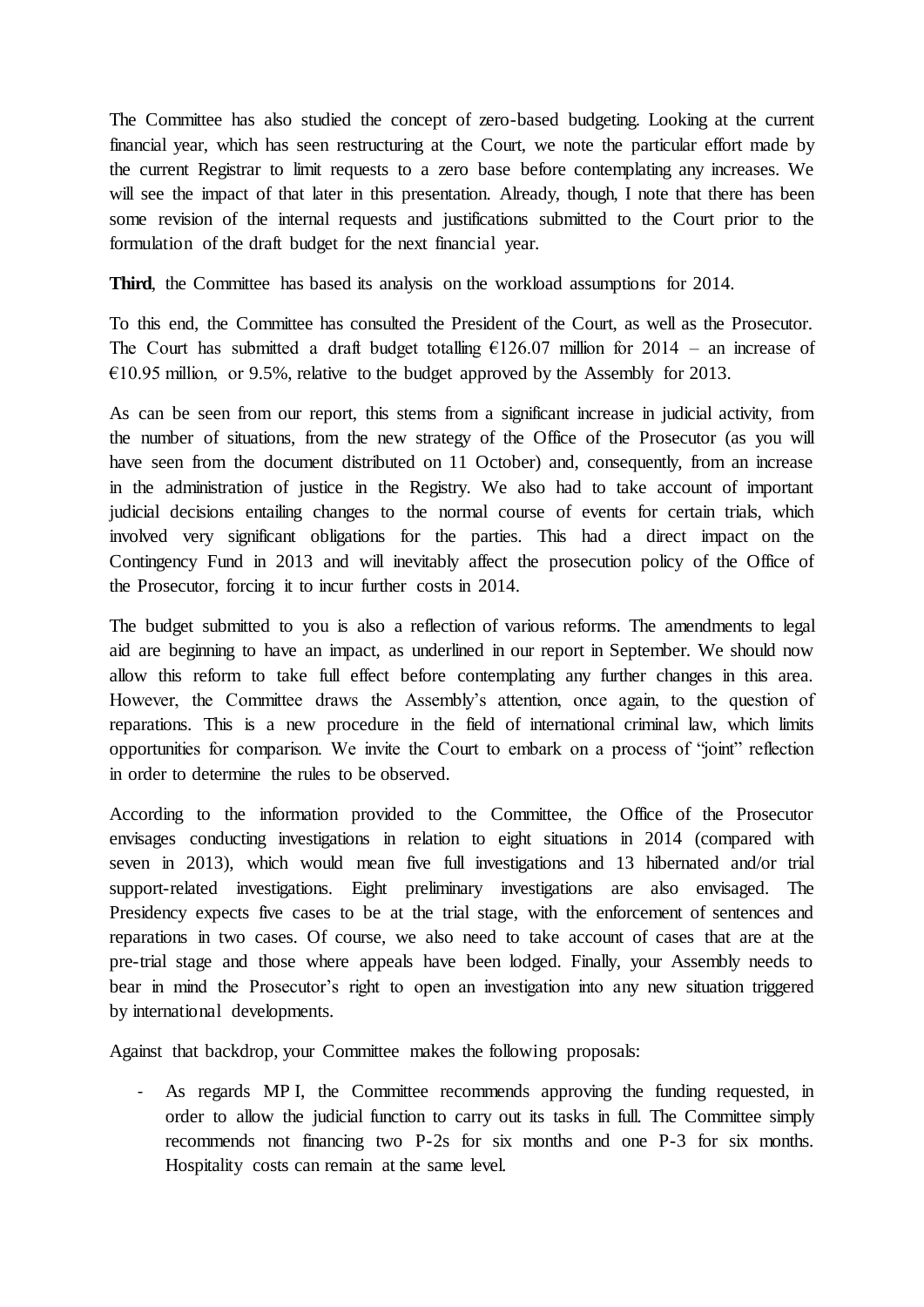- As regards MP II, having heard the Prosecutor set out her arguments in support of an appreciable increase in her funding for 2014, and while noting that quality and efficiency will be the hallmarks of all of her actions, the Committee observed that this strategy was still in its infancy and requested more details and financial information. What is more, your Assembly will not have failed to notice that the new strategy was published on 11 October – almost one month after the Committee had carried out its work. In the absence of useful information provided to the Committee in the course of its work, we were unable to examine a variety of issues, such as the question of how increasing the number of investigators would allow a corresponding increase in the quality of investigations. The Committee's next session will doubtless be an opportunity to obtain financial responses to our questions. In the absence of new investigation standards justifying an increase in staffing levels, the Committee proposes that not all of the additional positions should be approved – only half of them (i.e. 16 positions).
- Given the average cost per case of  $E1.31$  million (for the 16 current cases), the Committee considers that the 20% increase requested is in no way justified and recommends a reduction of  $E2.2$  million, as indicated on page 14 of the second report.
- As regards MP III, the Committee has found that, from a financial perspective, the budgetary ratio applicable for a new case is 2:1. Given the reduction of  $\epsilon$ 2.2 million proposed by the Committee for MP II, it suggests reducing the budget requested by the Registrar in relation to situations by  $E1.1$  million.

As regards that last budget, the Committee welcomes the Registrar's stance and initial measures. These are decisive measures that will quickly have an impact on the day-to-day activities of the Court. The Committee, through a form of management contract, has set him the objective of achieving a 3% reduction via that reorganization, while developing new synergies between departments in the revised organizational structure.

You will notice that certain other savings are proposed for MP III. I refer you, in that regard, to our other documentation.

There are two other important budgetary issues that I would like to raise with you. You will have to decide on the costs to be borne under the budget of the Secretariat of the Assembly for the activities of the Advisory Committee on Nominations of Judges, and you will have to make a political decision on the proposals regarding the Independent Oversight Mechanism.

That being the case, I have to stress one key point as regards the determination of the budget for 2014.

Your Committee has sought to strike a balance between the various requests made by the Court and the need to keep the total financial amount within limits that are acceptable to all. Decisions have obviously been made throughout the year, and ambassadors tasked with key issues in The Hague have been constant witnesses to that. Above all, though, your Committee has based its decisions on precise assumptions and taken account of the ever-increasing caseload.